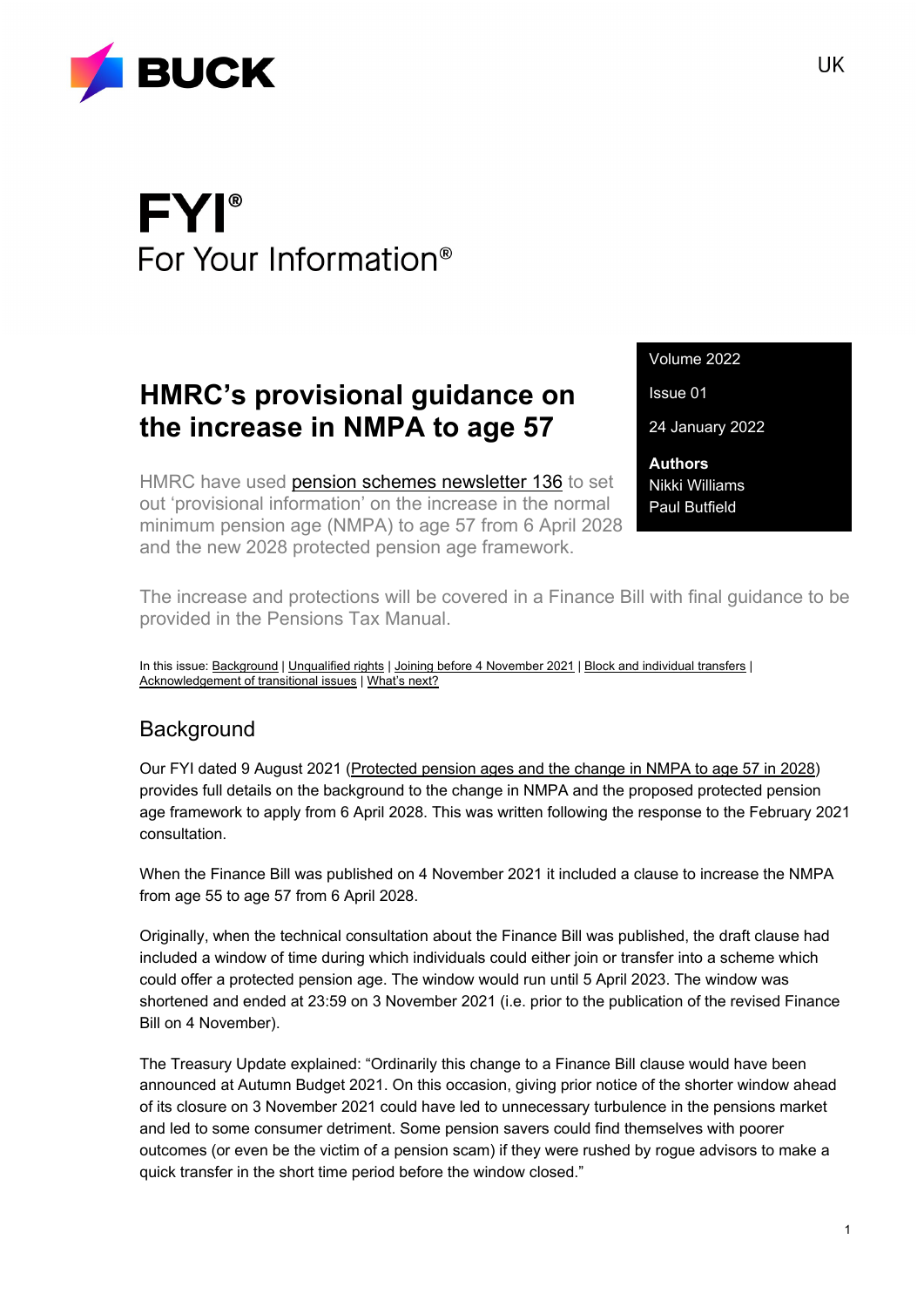### <span id="page-1-0"></span>Unqualified rights

Whether a protected pension age below age 57 applies depends on the wording of the pension scheme rules at 11 February 2021. HMRC's guidance in newsletter 136 published on 17 January 2022, clarifies that an unqualified right to take benefits applies if they do not need the consent of anyone before they can take their benefits. (The terminology in the clause in the draft Bill refers to 'an actual or prospective right' which reflects the usual terminology in relation to entitlement to benefits under the pensions tax laws.)

A member does not have an unqualified right to take benefits if the pension scheme documentation states that the consent of the trustees or employer is required to take benefits. Even where the trustees (or employer) have always operated their discretion to allow for payment of early benefits (e.g. under a blanket consent approach), there is no unqualified right.

Many scheme rules refer to the NMPA or the legislation (i.e. with references to the Finance Act 2004) and so this would not provide for a protected pension age. Legal advice may, however, be necessary where rules are not straightforward or, for example, where provisions covering members who left pensionable service many years ago have not been clearly amended.

#### <span id="page-1-1"></span>Joining before 4 November 2021

To benefit from the 2028 protected pension age framework that applies in a pension scheme offering an unqualified right to a protected pension age of less than age 57, an individual must have joined or 'made a substantive request to join' on or before 4 November 2021.

HMRC describes a substantive request as 'where a member has made a request to the scheme administrator or scheme manager of their pension scheme on which they are required to take action in relation to the transfer' (i.e. 'an instruction to transfer £X or X% of their pension funds to a named pension scheme').

#### <span id="page-1-2"></span>Block and individual transfers

A block (or bulk) transfer would enable a member to retain their 2028 protected pension age, even if the transfer happens more than 12 months after the members join the receiving scheme.

Members will also be able to retain their 2028 protected pension age on an individual transfer, although it will not apply to new rights in the receiving scheme or rights that may already be held, meaning the transferred rights need to be ringfenced.

#### <span id="page-1-3"></span>Acknowledgement of transitional issues

HMRC says that they are working on the transitional issues and these will require regulations. The example quoted is a member without a protected pension age who has reached age 55 and has started but not completed the process of taking their pension savings before the change to NMPA on 6 April 2028.